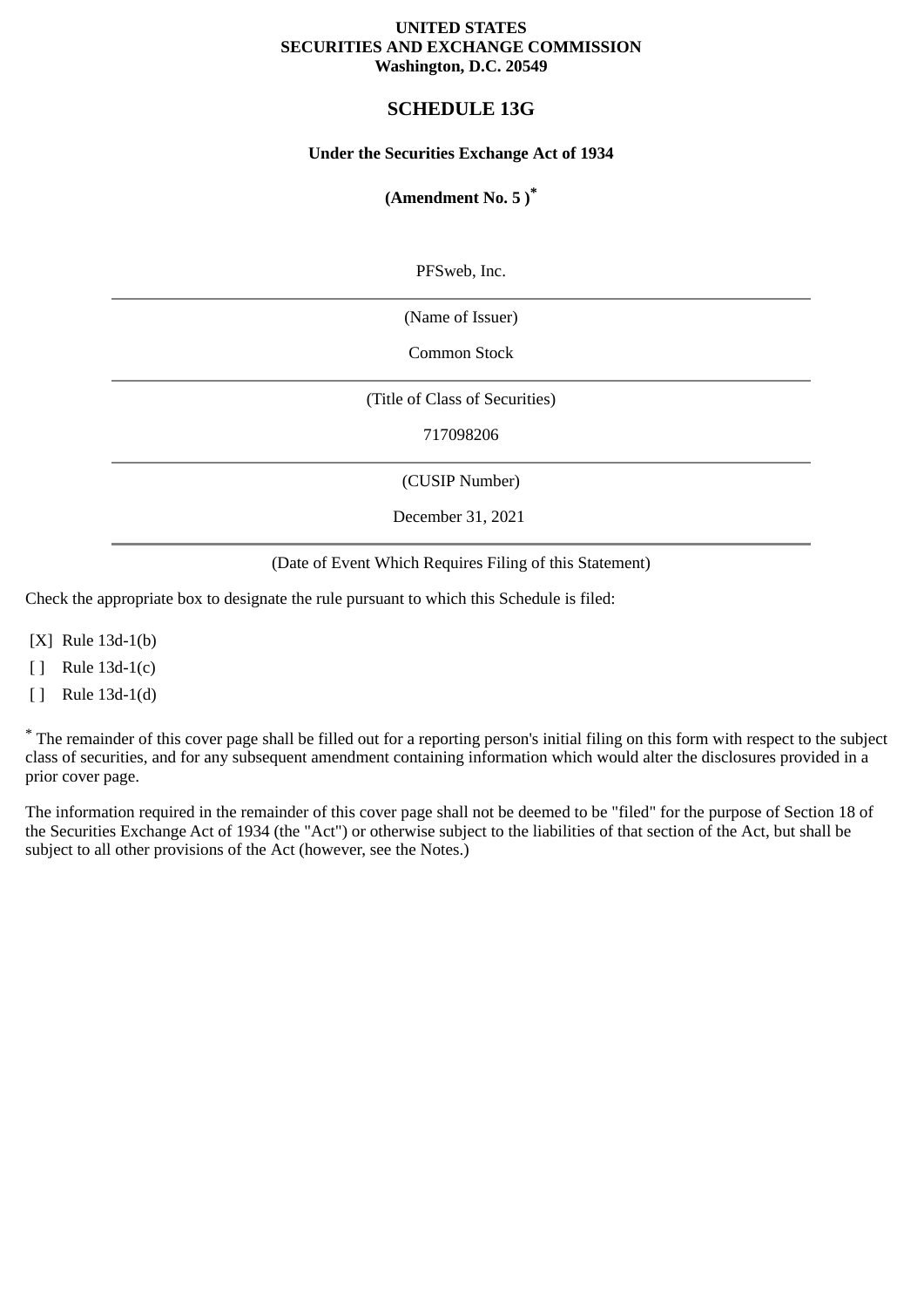CUSIP No. 717098206

| 1.                                                                                                                  | <b>NAMES OF REPORTING PERSONS</b>                                |                               |                  |  |
|---------------------------------------------------------------------------------------------------------------------|------------------------------------------------------------------|-------------------------------|------------------|--|
|                                                                                                                     | Wellington Trust Company, NA                                     |                               |                  |  |
| 2.                                                                                                                  | CHECK THE APPROPRIATE BOX IF A MEMBER OF A GROUP                 |                               |                  |  |
|                                                                                                                     | $(a)$ [ ]<br>$(b)$ []                                            |                               |                  |  |
| 3.                                                                                                                  | <b>SEC USE ONLY</b>                                              |                               |                  |  |
| 4.                                                                                                                  | CITIZENSHIP OR PLACE OF ORGANIZATION                             |                               |                  |  |
| <b>NUMBER OF</b><br><b>SHARES</b><br><b>BENEFICIALLY</b><br><b>OWNED BY EACH</b><br><b>REPORTING</b><br>PERSON WITH | <b>United States</b>                                             |                               |                  |  |
|                                                                                                                     |                                                                  | 5. SOLE VOTING POWER          | $\boldsymbol{0}$ |  |
|                                                                                                                     |                                                                  | <b>6. SHARED VOTING POWER</b> | 696,902          |  |
|                                                                                                                     |                                                                  | 7. SOLE DISPOSITIVE POWER     | $\mathbf{0}$     |  |
|                                                                                                                     |                                                                  | 8. SHARED DISPOSITIVE POWER   | 696,902          |  |
| 9.                                                                                                                  | AGGREGATE AMOUNT BENEFICIALLY OWNED BY EACH REPORTING PERSON     |                               |                  |  |
| 10.                                                                                                                 | 696,902                                                          |                               |                  |  |
|                                                                                                                     | CHECK IF THE AGGREGATE AMOUNT IN ROW (9) EXCLUDES CERTAIN SHARES |                               |                  |  |
|                                                                                                                     | $[ \ ]$                                                          |                               |                  |  |
| 11.                                                                                                                 | PERCENT OF CLASS REPRESENTED BY AMOUNT IN ROW (9)                |                               |                  |  |
| 12.                                                                                                                 | 3.30%                                                            |                               |                  |  |
|                                                                                                                     | TYPE OF REPORTING PERSON                                         |                               |                  |  |
|                                                                                                                     | BK                                                               |                               |                  |  |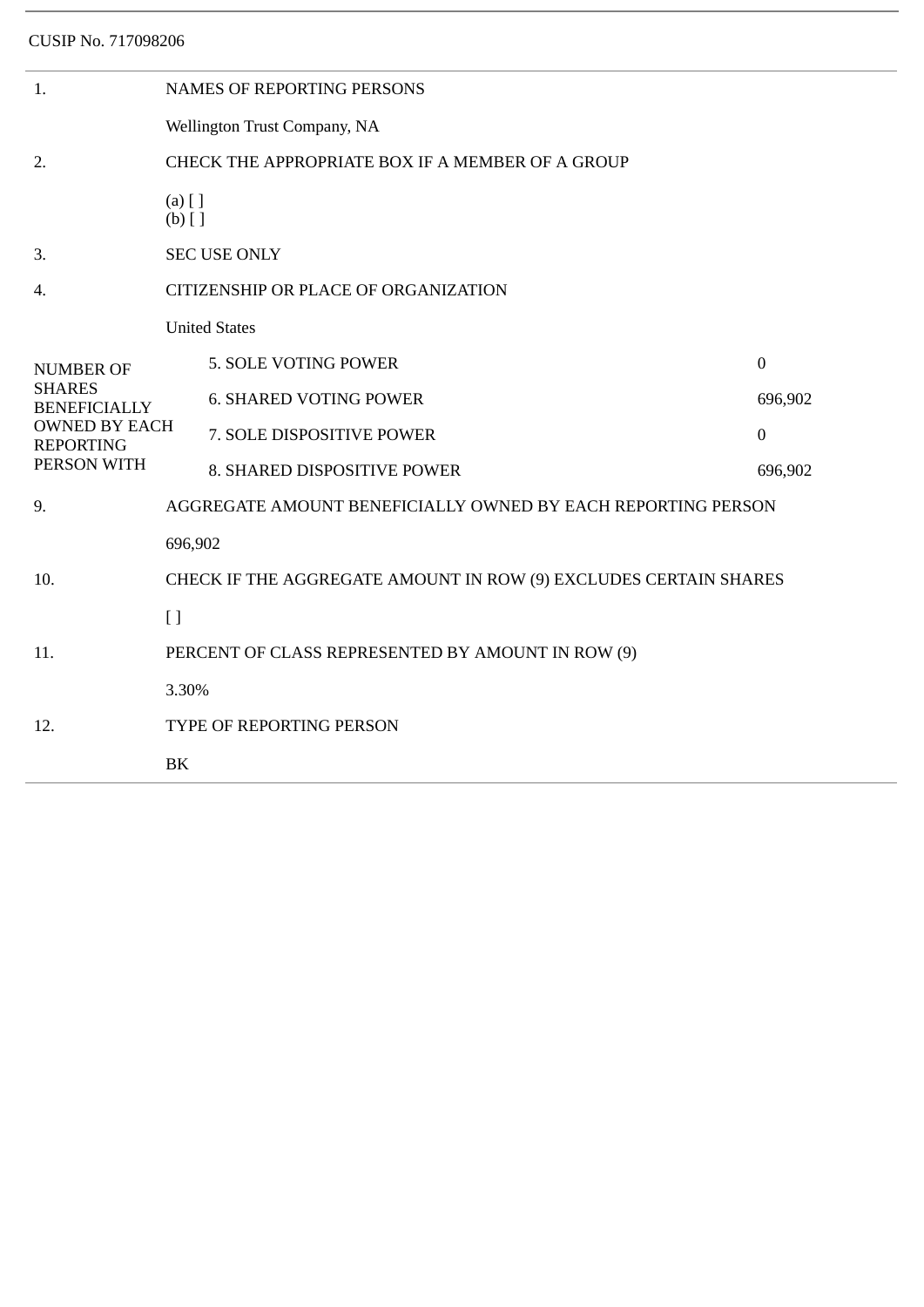## **Item 1.**

- **(a) Name of Issuer** PFSweb, Inc.
- **(b) Address of Issuer's Principal Executive Offices** 505 Millennium Drive Allen, TX 75013

### **Item 2.**

- **(a) Name of Person Filing** Wellington Trust Company, NA
- **(b) Address of Principal Business Office or, if None, Residence** c/o Wellington Management Company LLP 280 Congress Street Boston, MA 02210
- **(c) Citizenship** United States
- **(d) Title of Class of Securities** Common Stock
- **(e) CUSIP Number** 717098206
- **Item 3. If This Statement is Filed Pursuant to Rule 13d-1(b), or 13d-2(b) or (c), Check Whether the Person Filing is a:**
	- (a) [ ] Broker or dealer registered under Section 15 of the Act (15 U.S.C. 78o).
	- (b)  $[X]$  Bank as defined in Section 3(a)(6) of the Act (15 U.S.C. 78c).
	- (c)  $\left[ \ \right]$  Insurance Company as defined in Section 3(a)(19) of the Act (15 U.S.C. 78c).
	- (d) [ ] Investment Company registered under Section 8 of the Investment Company Act of 1940 (15 U.S.C. 80a-8).
	- (e)  $\lceil \cdot \rceil$  An investment adviser in accordance with Rule 240.13d-1(b)(1)(ii)(E);
	- (f)  $\left[ \ \right]$  An employee benefit plan or endowment fund in accordance with Rule 240.13d-1(b)(1)(ii)(F);
	- (g)  $\lceil \cdot \rceil$  A parent holding company or control person in accordance with Rule 240.13d-1(b)(1)(ii)(G);
	- (h) [ ] A savings association as defined in Section 3(b) of the Federal Deposit Insurance Act (12 U.S.C. 1813);
	- (i)  $\lceil \cdot \rceil$  A church plan that is excluded from the definition of an investment company under Section 3(c)(14) of the Investment Company Act of 1940 (15 U.S.C. 80a-3);
	- (j)  $\left[\right]$  Group, in accordance with Rule 240.13d-1(b)(1)(ii)(J).

If this statement is filed pursuant to Rule 13d-1(c), check this box  $[ ]$ 

# **Item 4. Ownership.**

Provide the following information regarding the aggregate number and percentage of the class of securities of the issuer identified in Item 1.

(a) Amount Beneficially Owned:

696,902

(b) Percent of Class:

3.30%

- (c) Number of shares as to which such person has:
	- (i) sole power to vote or to direct the vote 0 (ii) shared power to vote or to direct the vote 696,902
	- (iii) sole power to dispose or to direct the disposition of 0
	- (iv) shared power to dispose or to direct the disposition of 696,902
- **Item 5. Ownership of Five Percent or Less of Class.**